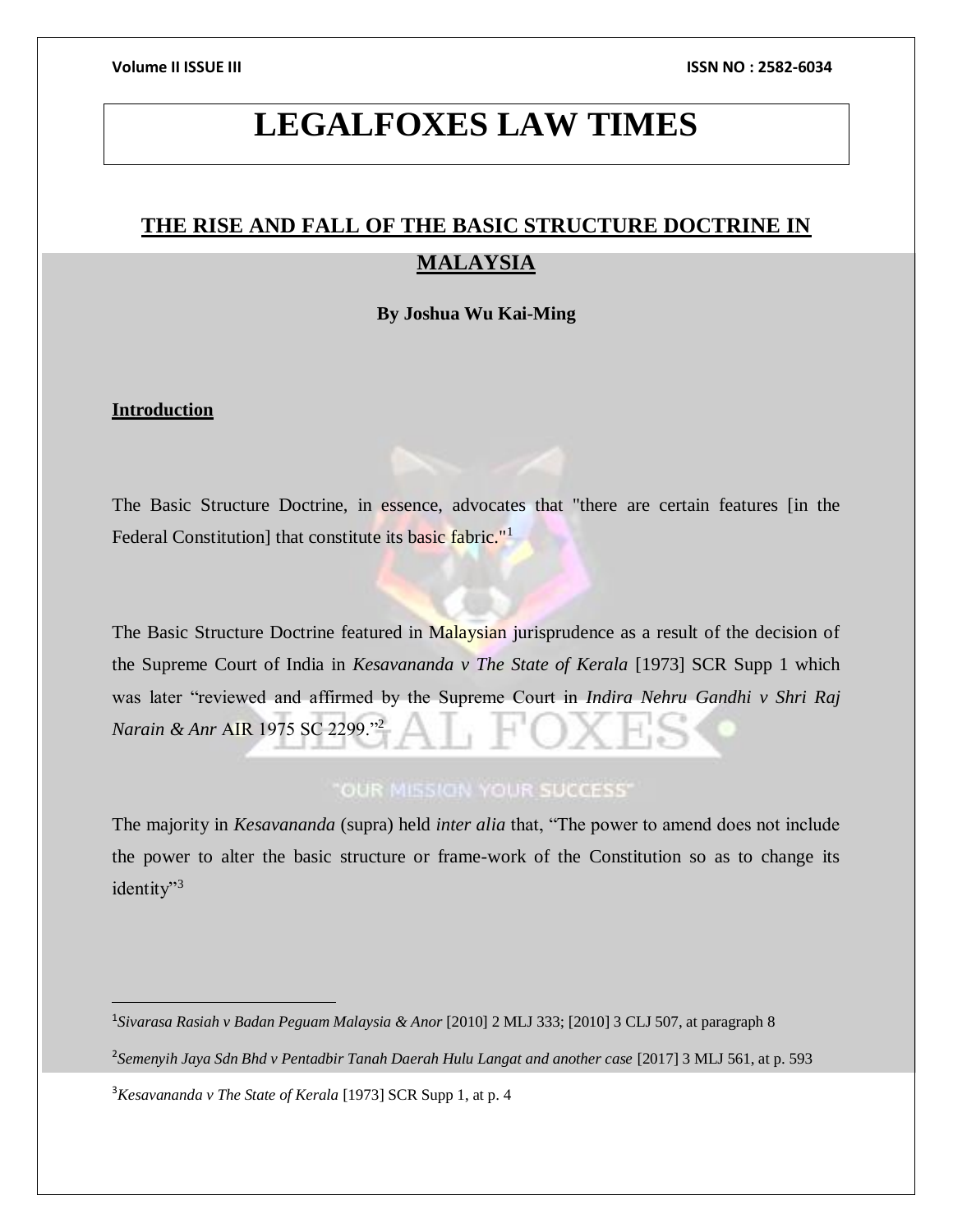### **Volume II ISSUE III ISSN NO : 2582-6034**

*Kesavananda* (supra) was cited and considered by the Federal Court of Malaysia in the frequently discussed decision of *Loh Kooi Choon v Government of Malaysia* [1977] 2 MLJ 187.<sup>4</sup>

The Basic Structure Doctrine brings with it serious implications as any written law which offends the basic structure, including constitutional amendments, can be struck down for being unconstitutional.

### **The Rise**

 $\overline{a}$ 

Early mentions of the Basic Structure Doctrine in Malaysia include *Public Prosecutor v Datuk Harun Idris & Ors* [1976] 2 MLJ 116 whereby Eusoffe Abdoolcader J (later Supreme Court Judge) held that "... the equality provision in Article  $8(1)$  is part of the basic structure of the Constitution and a basic feature thereof."<sup>5</sup>

Another example is *Public Prosecutor v Phung Chin Hock* [1977] 2 MLJ 261 whereby Abdul Hamid J (later Federal Court Judge) was presented with an argument revolving around the Basic Structure Doctrine and referred to the Basic Structure Doctrine as if it were applicable in Malaysia<sup>6</sup> although ultimately His Lordship was of the view that the impugned constitutional

<sup>4</sup>*Loh Kooi Choon v Government of Malaysia* [1977] 2 MLJ 187, at pp. 192-193

<sup>5</sup>*Public Prosecutor v Datuk Harun Idris & Ors* [1976] 2 MLJ 116, at p. 120

<sup>6</sup>*Public Prosecutor v Phung Chin Hock* [1977] 2 MLJ 261, at p. 262: "As for the contention that even if Article 4 does not apply to the amendments they are still void in that they destroy the basic structure of the Federal Constitution I have, after careful perusal of the submission put forward before this court, formed the view that there is no substance in the argument. There are absolutely no grounds for suggesting that the amendments would destroy the basic structure of the Federal Constitution having regard to the fact that these amendments were properly made pursuant to and in accordance with the provisions of the Constitution."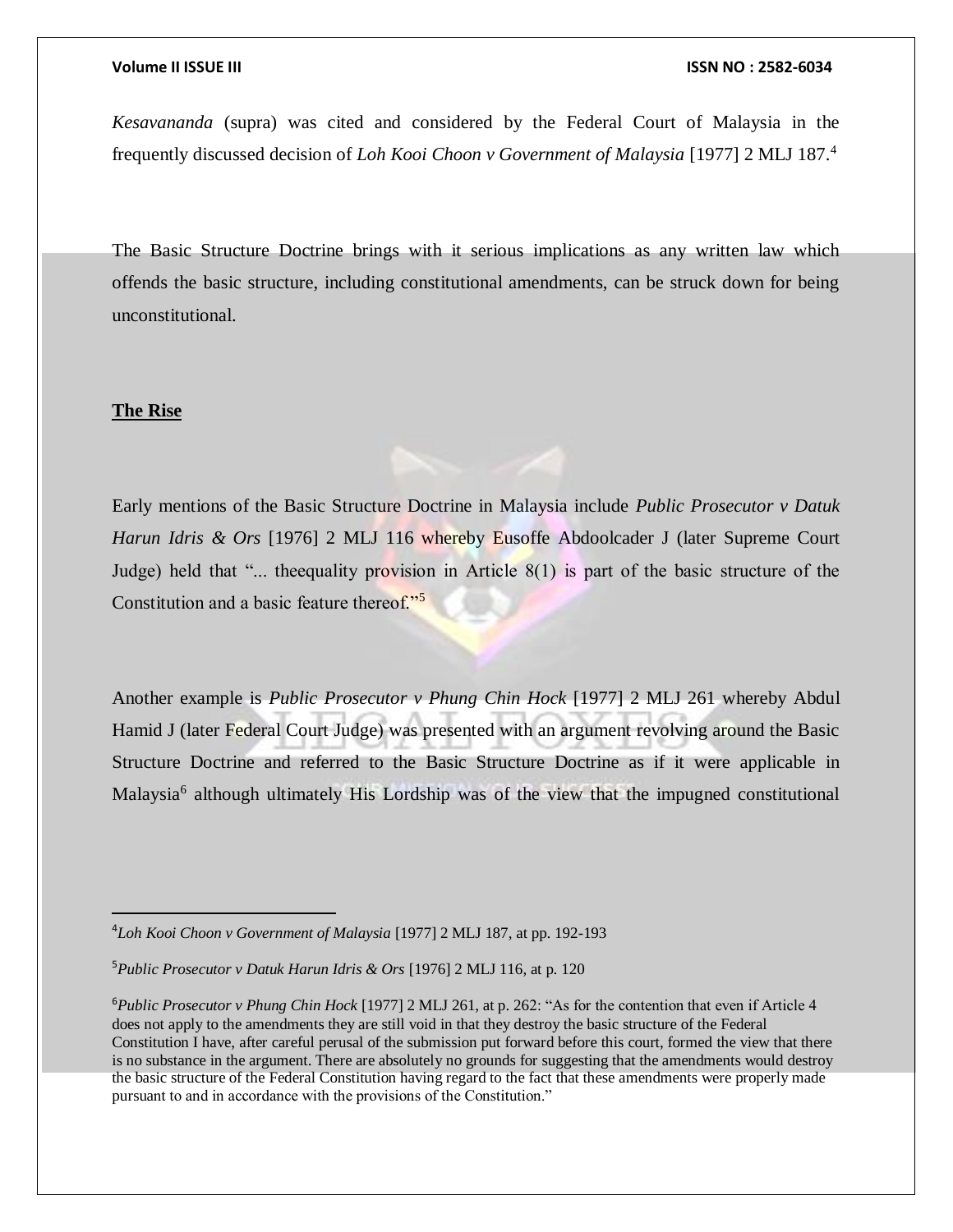amendments "were properly made pursuant to and in accordance with the provisions of the Constitution."<sup>7</sup>

On appeal, the Federal Court in *Phang Chin Hock v Public Prosecutor* [1980] 1 MLJ 70 appeared to accept that the Basic Structure Doctrine was part of Malaysian jurisprudence but concluded that the impugned Act of Parliament did not destroy the basic structure of the Constitution:

"... our answers to the three issues raised are: first, Parliament have power to make constitutional amendments that are inconsistent with the Constitution. Secondly, Parliament may amend the Constitution in any way they think fit, provided they comply with all the conditions precedent and subsequent regarding manner and form prescribed by the Constitution itself and it is unnecessary for us to say whether or not Parliament's power of constitutional amendment extends to destroying the basic structure of the Constitution. Thirdly, Act 216 is constitutional. **Whatever may be the features of the basic structure of the Constitution, none of the constitutional amendments complained of and none of the impugned provisions of Act 216 have destroyed the basic structure of the Constitution**."<sup>8</sup> (emphasis mine)

## "OUR MISSION YOUR SUCCESS"

A few years later, the Federal Court in *Mark Koding v Public Prosecutor* [1982] 2 MLJ 120 also appeared to accept the existence and application of the Basic Structure Doctrine but just like its predecessors reckoned that "... the amendments complained of did not affect the basic structure of the constitution."<sup>9</sup>

7 Ibid.

 $\overline{a}$ 

<sup>8</sup>*Phang Chin Hock v Public Prosecutor* [1980] 1 MLJ 70, at p. 75

<sup>9</sup>*Mark Koding v Public Prosecutor* [1982] 2 MLJ 120, at p. 123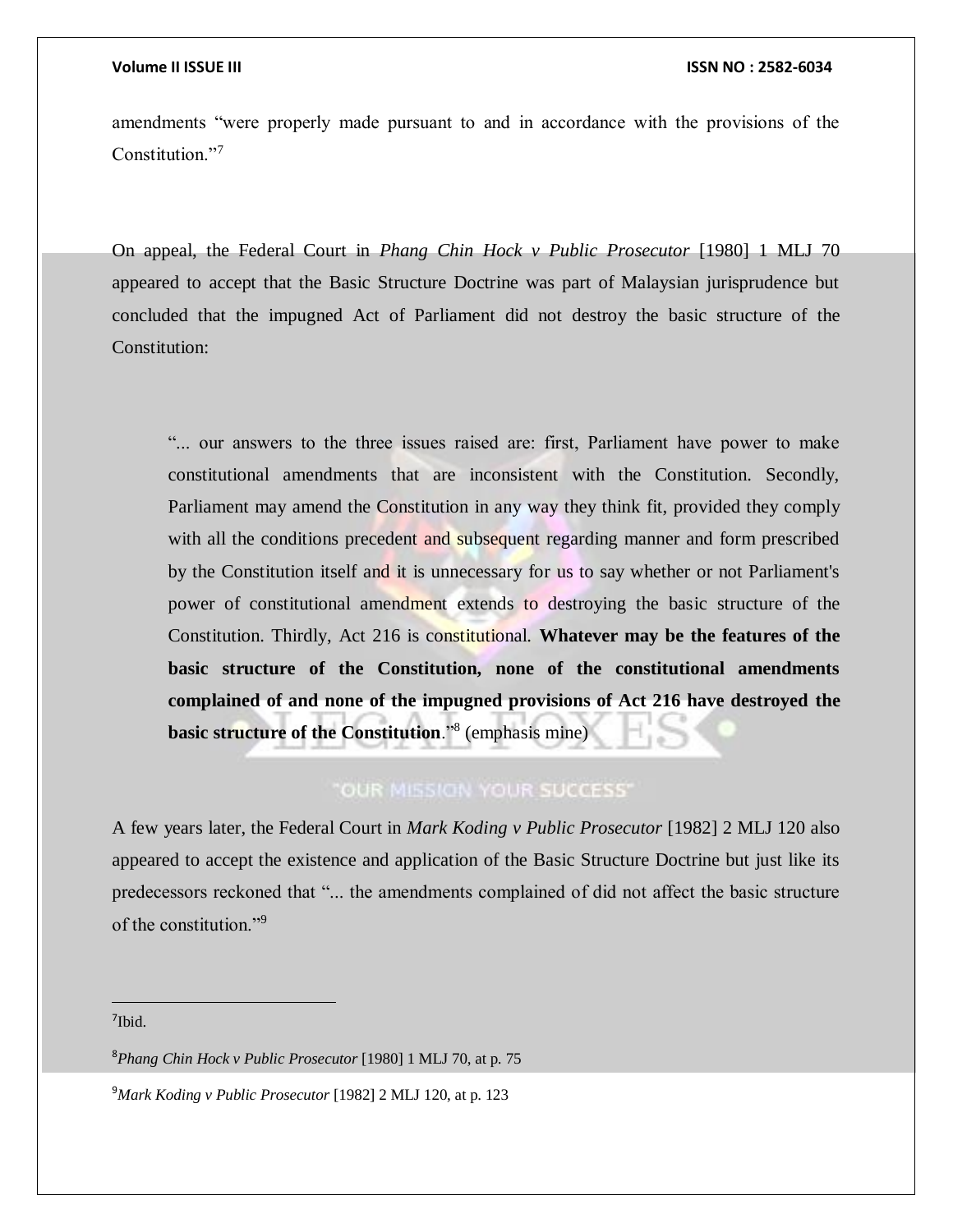However, the majority of the Federal Court in *Public Prosecutor v Kok Wah Kuan* [2008] 1 MLJ 1 ("**Kok Wah Kuan**") appeared to veer away from the applicability of the Basic Structure Doctrine when it held:

"[17] In other words we have our own model. Our Constitution does have the features of the separation of powers and at the same time, it contains features which do not strictly comply with the doctrine. To what extent the doctrine applies depends on the provisions of the Constitution. **A provision of the Constitution cannot be struck out on the ground that it contravenes the doctrine**. **Similarly no provision of the law may be struck out as unconstitutional if it is not inconsistent with the Constitution, even though it may be inconsistent with the doctrine. The doctrine is not a provision of the Malaysian Constitution even though no doubt, it had influenced the framers of the Malaysian Constitution, just like democracy**. The Constitution provides for elections, which is a democratic process. That does not make democracy a provision of the Constitution in that where any law is undemocratic it is inconsistent with the Constitution and therefore void.

[18] So, in determining the constitutionality or otherwise of a statute under our Constitution by the court of law, it is the provision of our Constitution that matters, not a political theory by some thinkers. As Raja Azlan Shah F.J. (as His Royal Highness then was) quoting Frankfurter J said in *Loh Kooi Choon v Government of Malaysia* [1977] 2 MLJ 187 (FC) said: 'The ultimate touchstone of constitutionality is the Constitution itself and not any general principle outside it.'"<sup>10</sup> (emphasis mine)

<sup>10</sup>Public Prosecutor v Kok Wah Kuan [2008] 1 MLJ 1, at pp. 16-17

 $\overline{a}$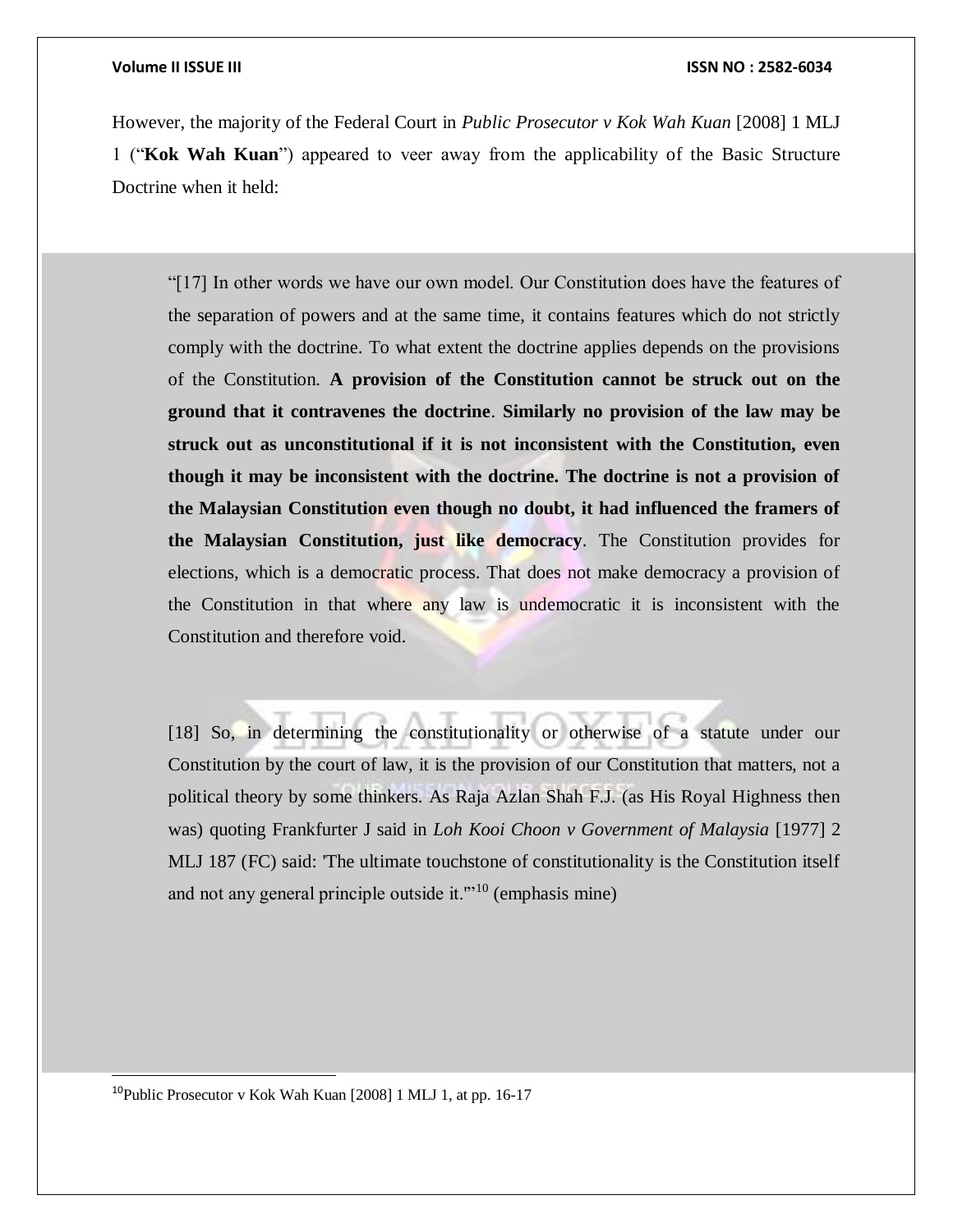$\overline{a}$ 

It was only in *Sivarasa Rasiah v Badan Peguam Malaysia & Anor* [2010] 2 MLJ 333 ("**Sivarasa Rasiah**") that the Federal Court expressly recognised the Basic Structure Doctrine. The Federal Court held the following:

"... **it is clear from the way in which the Federal Constitution is constructed there are certain features that constitute its basic fabric. Unless sanctioned by the Constitution itself, any statute (including one amending the Constitution) that offends the basic structure may be struck down as unconstitutional**. Whether a particular feature is part of the basic structure must be worked out on a case by case basis. Suffice to say that the rights guaranteed by Part II which are enforceable in the courts form part of the basic structure of the Federal Constitution. See *Keshavananda Bharati v State of Kerala* AIR 1973 SC 1461."<sup>11</sup> (emphasis mine)

The Federal Court in *Indira Gandhi a/p Mutho v Pengarah Jabatan Agama Islam Perak & Ors and other appeals* [2018] 1 MLJ 545 ("**Indira Gandhi**") went further to hold that "the power of judicial review is essential to the constitutional role of the courts, and inherent in the basic structure of the Constitution. It cannot be abrogated or altered by Parliament by way of a constitutional amendment."<sup>12</sup>

# "OUR MISSION YOUR SUCCESS"

In *Alma Nudo Atenza v Public Prosecutor and another appeal* [2019] 4 MLJ 1 ("**Alma Nuno Atenza**"), the Federal Court explicitly held that, "In fact **courts can prevent Parliament from destroying the 'basic structure' of the FC** (see *Sivarasa Rasiah* at para 20). And while the FC does not specifically explicate the doctrine of basic structure, what the doctrine signifies is that **a parliamentary enactment is open to scrutiny not only for clear-cut violation of the FC but** 

<sup>11</sup>*Sivarasa Rasiah v Badan Peguam Malaysia & Anor* [2010] 2 MLJ 333, at p. 342

<sup>12</sup>*Indira Gandhi a/p Mutho v Pengarah Jabatan Agama Islam Perak & Ors and other appeals* [2018] 1 MLJ 545, at paragraph 48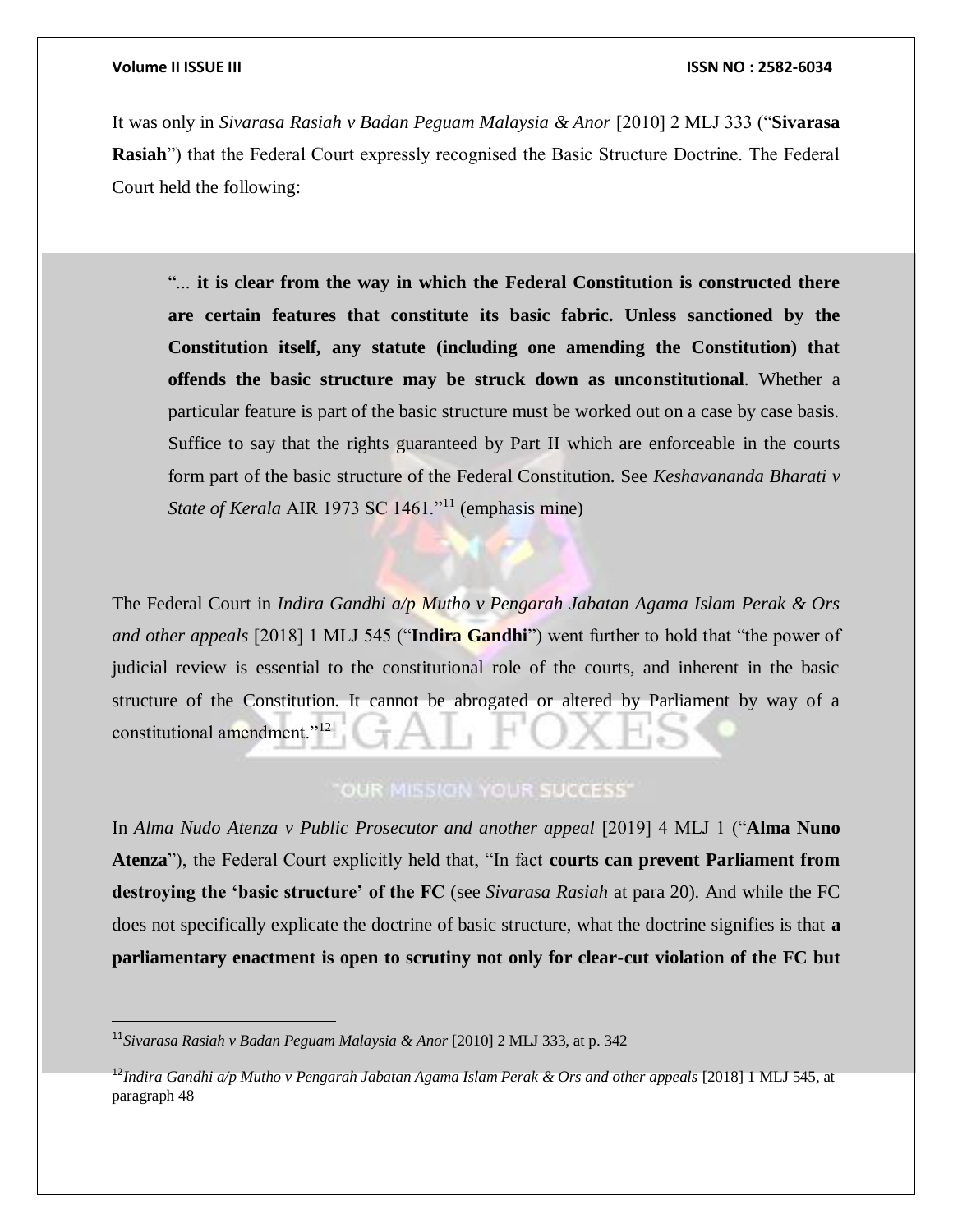**also for violation of the doctrines or principles that constitute the constitutional foundation**."<sup>13</sup> (emphasis mine)

At its peak, there were Federal Court decisions for a few years in a row affirming previous Federal Court decision(s) on the Basic Structure Doctrine thereby further retrenching the same in Malaysian jurisprudence.

As a result of this widespread acceptance of the Basic Structure Doctrine, over the years, a number of legal provisions have been struck down as a result of (or premised upon) the Basic Structure Doctrine.

This includes Section 13 of the Security Offences (Special Measures) Act  $2012$ , <sup>14</sup> and Regulation 12 of the Housing Development (Control and Licensing) Regulations 1989.<sup>15</sup>

### **The Fall**

 $\overline{a}$ 

**LEGAL FOXES** 

In the recent legal challenge by Maria Chin Abdullah, the Member of Parliament for Petaling Jaya, against a travel ban imposed by the Director General of Immigration pursuant to Section  $3(2)$  of the Immigration Acts  $1959/63$ ,<sup>16</sup> the Basic Structure Doctrine was the subject of much consideration.

<sup>13</sup>*Alma Nudo Atenza v Public Prosecutor and another appeal* [2019] 4 MLJ 1, at p. 26

<sup>14</sup>*Saminathan a/l Ganesan v Public Prosecutor* [2020] 7 MLJ 681, at p. 710

<sup>15</sup>*Alvin Leong Wai Kuan & Ors v Menteri Kesejahteraan Bandar, Perumahan dan Kerajaan Tempatan and other applications* [2020] 10 MLJ 689, at p. 701

<sup>&</sup>lt;sup>16</sup> Maria Chin Abdullah v Ketua Pengarah Imigresen & Anor [Federal Court Civil Appeal No. 01(f)-5-03/2019(W)]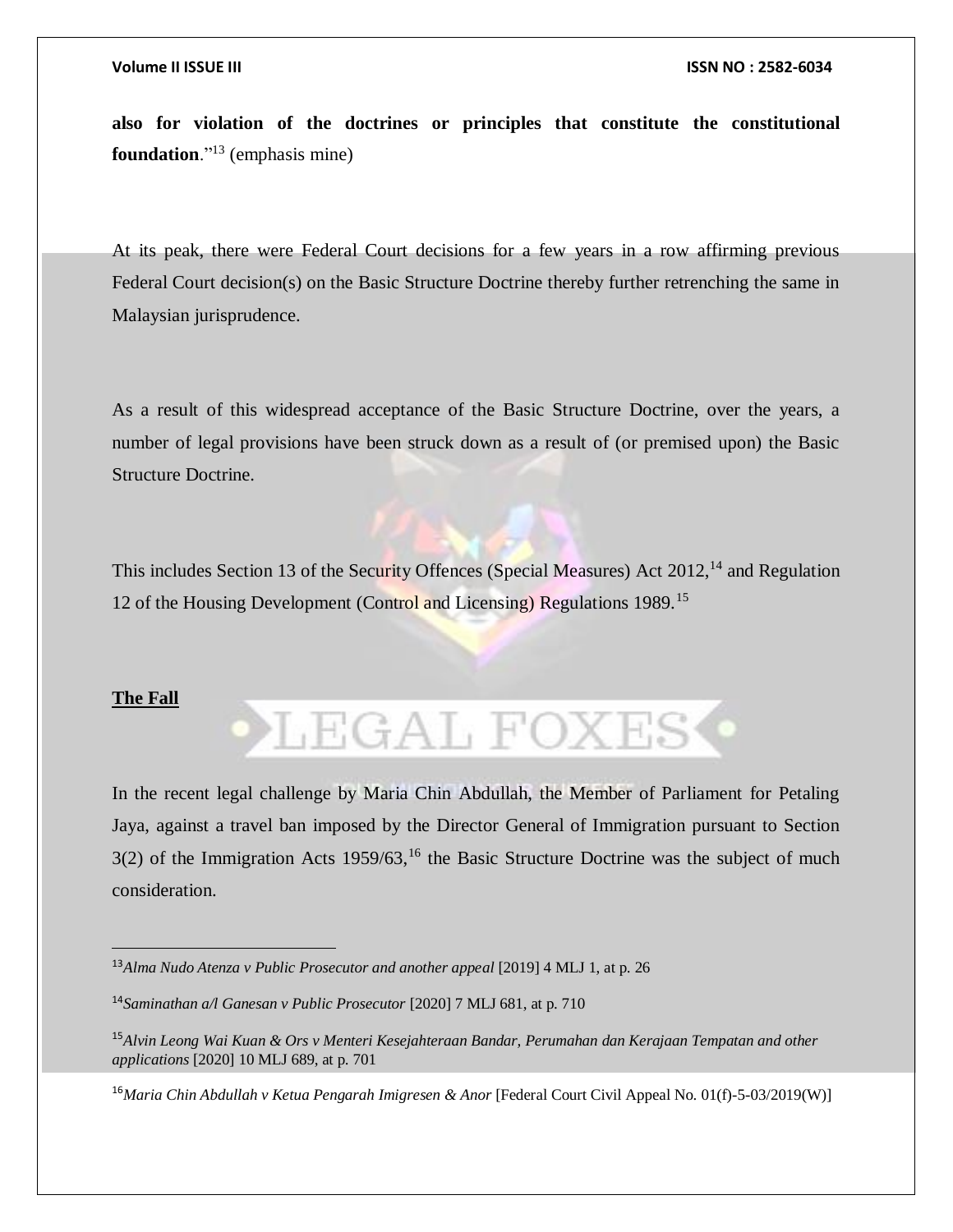The leave questions in *Maria Chin Abdullah v Ketua Pengarah Imigresen & Anor* [Federal Court Civil Appeal No.  $01(f)$ -5-03/2019(W)] were as follows:

### "Question 1

Whether section 3(2) of the Immigration Act empowers the Director General the unfettered discretion to impose a travel ban. In particular, can the Director General impose a travel ban for reasons that impinge on the democratic rights of citizens such as criticizing the government?

### Question 2

Whether section 59 of the Immigration Act is valid and constitutional?



Question 3

 $\overline{a}$ 

Whether section 59A of the Immigration Act is valid and constitutional in the light of *Semenyih Jaya Sdn Bhd v Pentadbir Tanah Daerah Hulu Langat and another case*  [2017] 3 MLJ 561 and *Indira Gandhi a/p Mutho v Pengarah Jabatan Agama Islam Perak & Ors and other appeals* [2018] 1 MLJ 545?"<sup>17</sup>

<sup>&</sup>lt;sup>17</sup> Maria Chin Abdullah v Ketua Pengarah Imigresen & Anor [Federal Court Civil Appeal No. 01(f)-5-03/2019(W)], at paragraph 10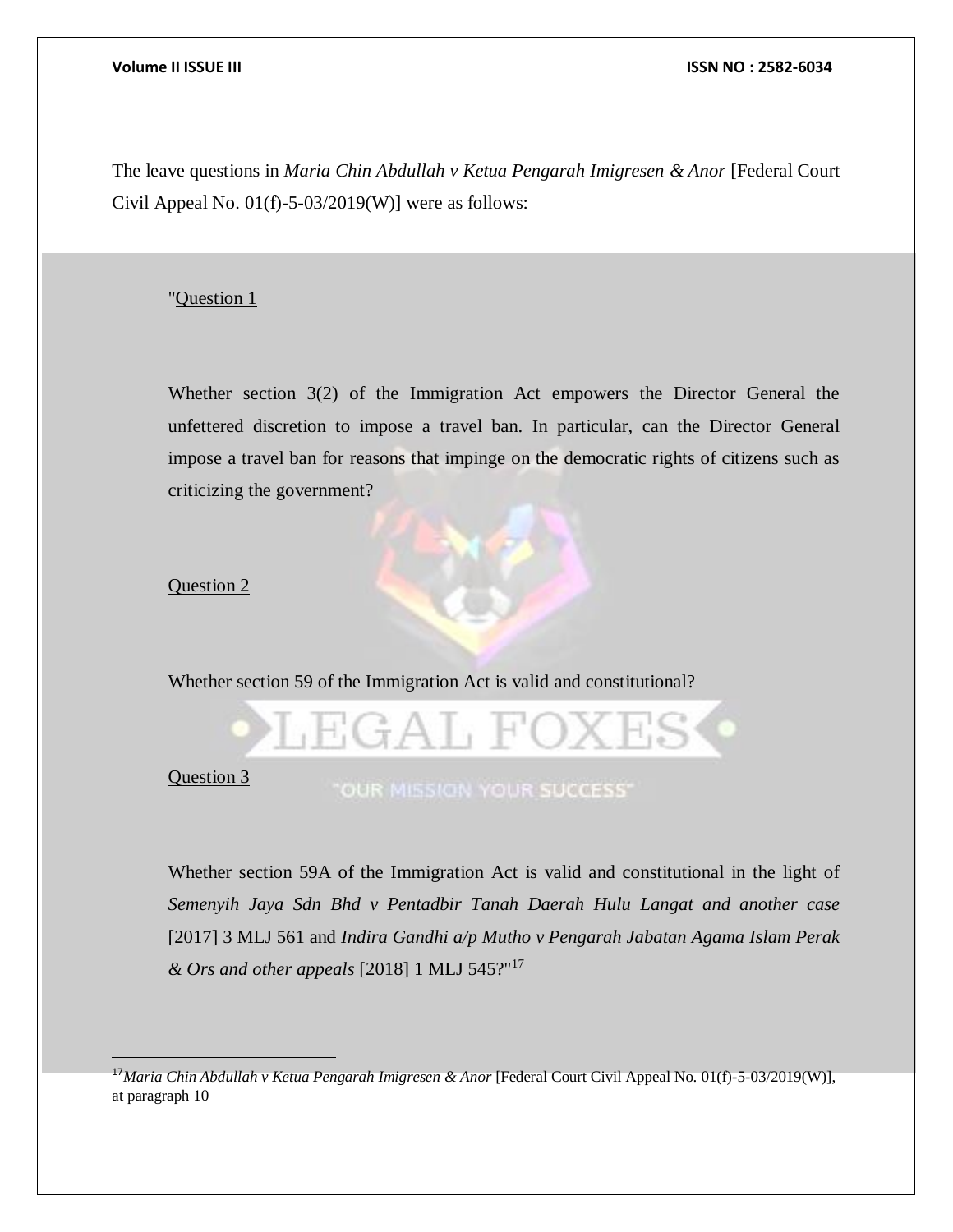$\overline{a}$ 

### **Volume II ISSUE III ISSN NO : 2582-6034**

Question 3 relates to the validity and constitutionality of a specific legal provision in light of the Basic Structure Doctrine, which at the time (and as seen above) appeared to be settled law.

Abdul Rahman Sebli FCJ, after considering the constitutional amendment in 1963 which brought about the new Borneo High Court and the vesting of judicial power in it, delivered the majority (4-3) decision that "a basic structure of the Federal Constitution per se is not inviolable. The legislature may still by law or constitutional amendment alter a "basic structure" of the Federal Constitution."<sup>18</sup>

It is submitted that the removal of judicial power and the vesting of judicial power in three High Courts of co-ordinate jurisdiction and status (then Malaya, Borneo, and Singapore), both of which were introduced by virtue of the Malaysia Act (No. 26 of 1963), cannot be treated in the same manner.

The former would "... place the Judiciary in a position subordinate to that of Parliament, which is untenable and simply wrong, in a democracy that is based on a written Constitution which declares constitutional supremacy"<sup>19</sup> while the latter has no detrimental effect on judicial power.

# "OUR MISSION YOUR SUCCESS"

In a similar vein, constitutional amendments which seek to erode fundamental liberties cannot be treated in the same manner as constitutional amendments which seek to expand/improve fundamental liberties. The Basic Structure Doctrine will not stand in the way of the latter.

<sup>18</sup>*Maria Chin Abdullah v Ketua Pengarah Imigresen & Anor* [Federal Court Civil Appeal No. 01(f)-5-03/2019(W)], at paragraph 107

<sup>19</sup>*Maria Chin Abdullah v Ketua Pengarah Imigresen & Anor* [2021] MLJU 13, per Nallini Pathmanathan FCJ (dissenting), at paragraph 16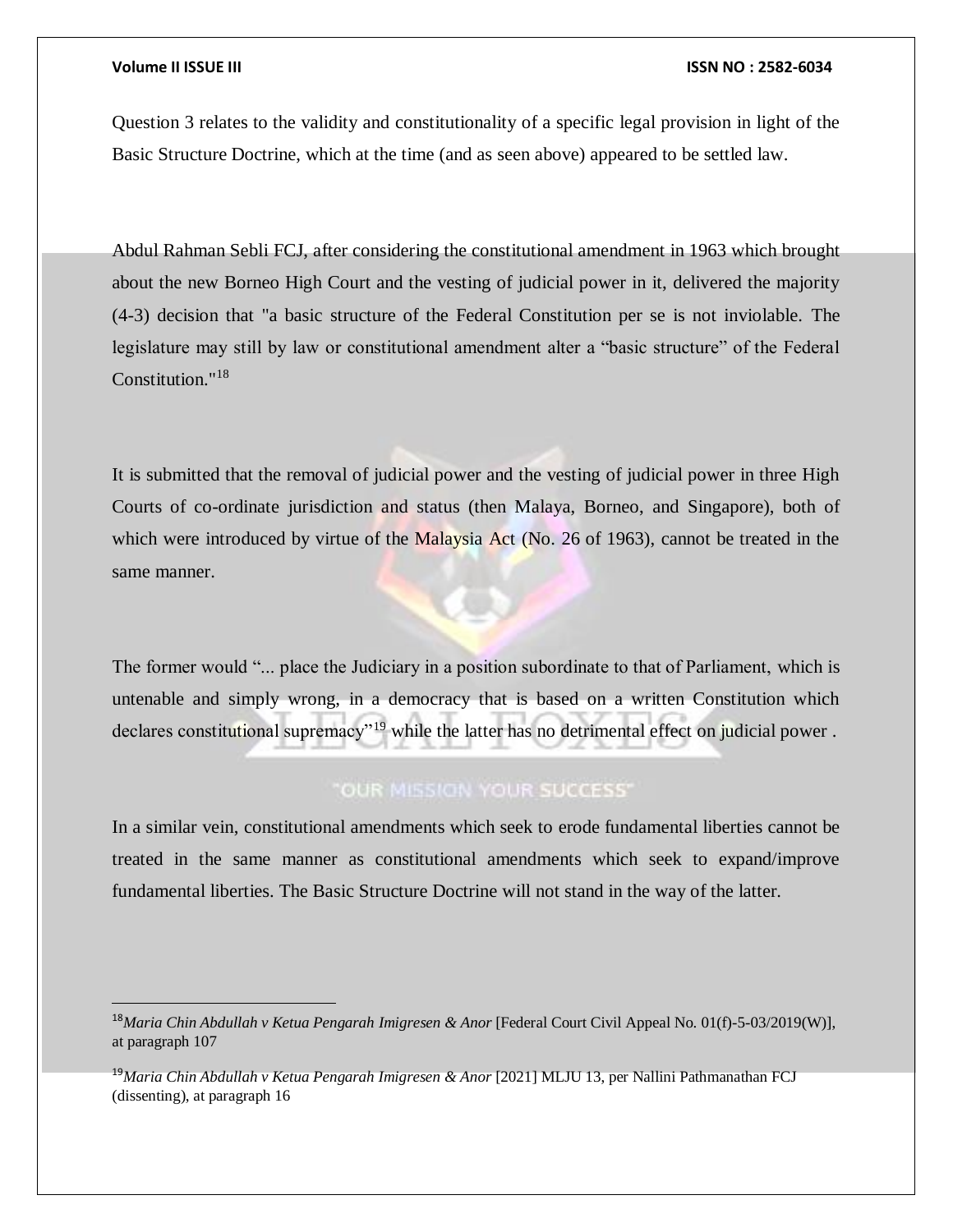$\overline{a}$ 

### **Volume II ISSUE III ISSN NO : 2582-6034**

More importantly, Abdul Rahman Sebli FCJ held that "Article 121(1) of the Federal Constitution cannot be suborned to any doctrine of law, including the Indian doctrine of basic structure and the common law doctrine of separation of powers."<sup>20</sup>

In spite of the previous Federal Court decisions which affirmed and accepted the Basic Structure Doctrine in Malaysia, for example in Sivarasa Rasiah, Indira Gandhi, and Alma Nuno Atenza, the majority in Maria Chin Abdullah appears to have favoured the approach in Kok Wah Kuan above.

The majority in *Maria Chin Abdullah* (supra) also held that "the better way of resolving constitutional conflicts arising from the enactment of post-Merdeka laws by Parliament is to stick to the dispute resolution process inherent in Article 4(1) of the Federal Constitution rather than to factor in the basic structure doctrine."<sup>21</sup>

The decision of the majority in *Maria Chin Abdullah* (supra) will undoubtedly be the subject of much discussion and scrutiny in the years to come.

The viability of the proposed simplistic Inconsistent-With-Article 4(1) approach will undoubtedly be tested in the years ahead and its effectiveness will no doubt have to be compared and contrasted with the Basic Structure Doctrine approach.

<sup>21</sup>Maria Chin Abdullah v Ketua Pengarah Imigresen & Anor [Federal Court Civil Appeal No. 01(f)-5-03/2019(W)], at paragraph 255

<sup>&</sup>lt;sup>20</sup>Maria Chin Abdullah v Ketua Pengarah Imigresen & Anor [Federal Court Civil Appeal No. 01(f)-5-03/2019(W)], at paragraph 122